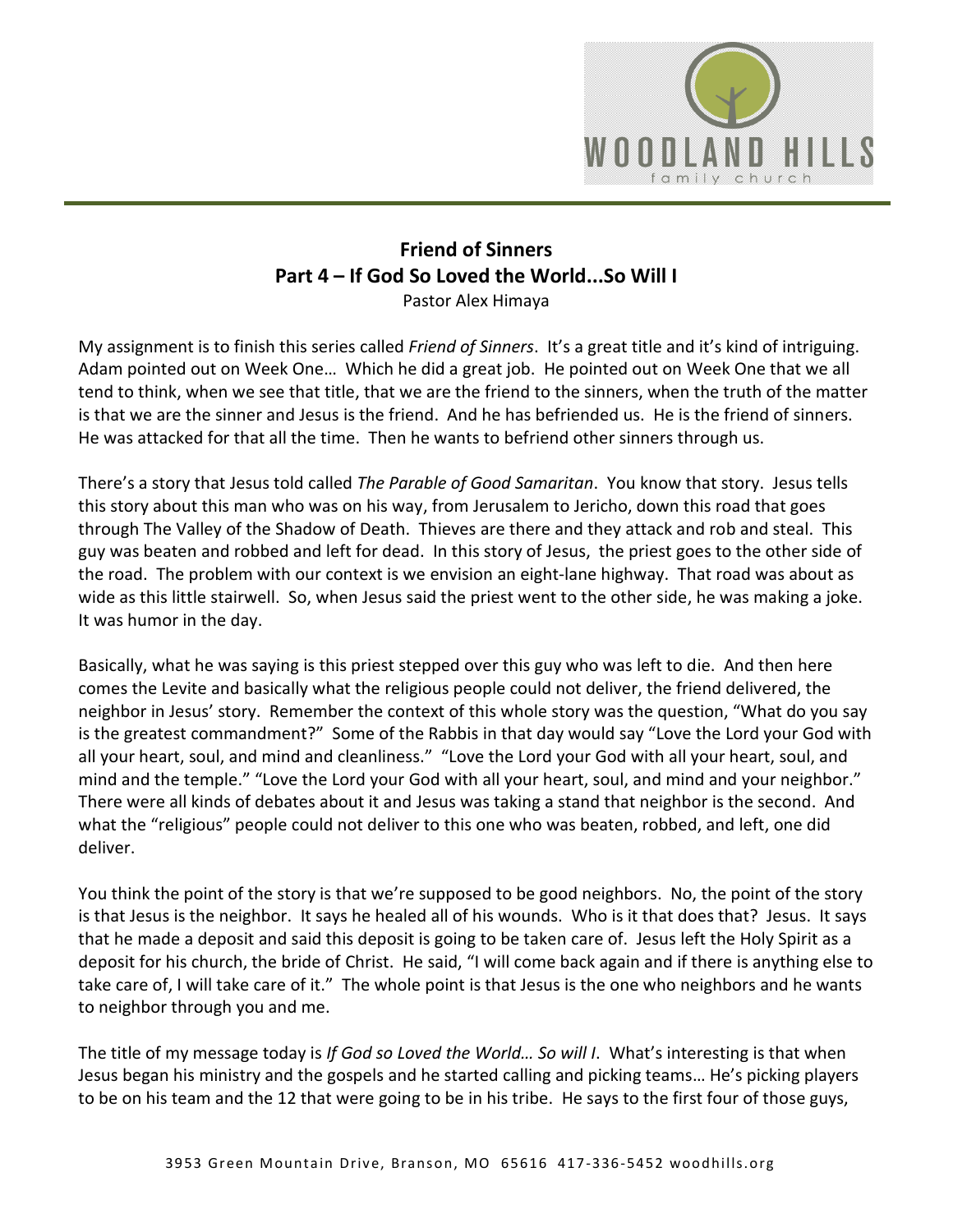"I'm going to do something with you. I'm going to make you something." If I were to quiz you today and say, "Hey, fill in the blank... If Jesus were going to say to you, I will make you \_\_\_\_\_\_, what would he say? *From the congregation:* "Fishers of men." Yeah, that's exactly right. You kind of cheated and you know the story. But if you weren't around church at all, you probably wouldn't guess that one. I don't think they would have guessed that one. What they probably would have guessed is "more disciplined," "more pure," "He's going to help me get my act together." "I'm not going to lose my temper as much because he's around," etc., etc. But exactly what Jesus said is, "I'm going to make you fisher of men." To which I think they thought, *I didn't sign up for that! I just want to follow a Rabbi. I just want to be picked on somebody's team. We've been overlooked; nobody picked us. We're kind of ageing out of this whole picking thing. I just wanted to be on somebody's team.*

At the end of the story, you get through Matthew, Mark, Luke, John and Acts and, sure enough, these guys became fishers of men. That is, they went out and told others about Jesus. And 2,000 years later we're all gathered, grateful that they decided that Jesus is not something that you keep quiet about, but Jesus is something you go public with and that we are supposed to talk about our faith. And they believed Jesus was something you talk about and we have to talk about it. Why? Because Christianity is not intuitive. Christianity is not based on some sort of an intellectual arrival. Christianity is based on an historical figure and an historical event: The death, burial, and resurrection of Jesus Christ. The only way for someone to know what happened in history is for us to talk about it.

Before I launch into this today, if you are gathered here today or you're in the chapel or you're watching online, we're so glad that you're with us today. If you're here and you're not a believer and you don't believe yet, you wouldn't consider yourself a Christian yet, you would consider yourself an observer or maybe you're kicking the tires or your checking this whole thing out, we're so thrilled that you're here; we built the church for you.

But the second thing that I want you to understand is what's incredibly important about why we talk about Jesus and there are two reasons. 1) Our master told us to because he's the friend of sinners. He was a friend to us as sinners and then he wants to be a friend to other sinners through us. He told us to do it. 2) What happened to us on the inside is so extraordinary. We're thrilled with what has happened on the inside and the only way for you to know about it is for us to talk about it.

The reason we freeze up sometimes when we're talking to you about it… I'll just let you in on our little huddle over here for minute. The reason we get so awkward with it at times, the reason we stumble over our words at times has nothing to do with the fact that we're not excited about it. It has nothing to do with the fact that we don't believe it. We believe it and we're excited about it. The truth is that some of us in this tribe are just coming around to the fact that this is something that's not private, but is actually very public, and we're nervous about it because Jesus loves you and we don't want to screw it up and we don't want to lose you as a friend; we want to love you through the process. And if we don't talk about it, you'll never know. And if we don't talk about it, you won't know what happened.

Turn in your Bibles, if you brought one today, over to 2 Kings which is a way Old Testament book. I call this passage in 2 Kings… I found it this week when Ted gave me the assignment for this. It's a message we did a long time ago, based on a book by a preacher in Atlanta. I call the story *The Great Commission*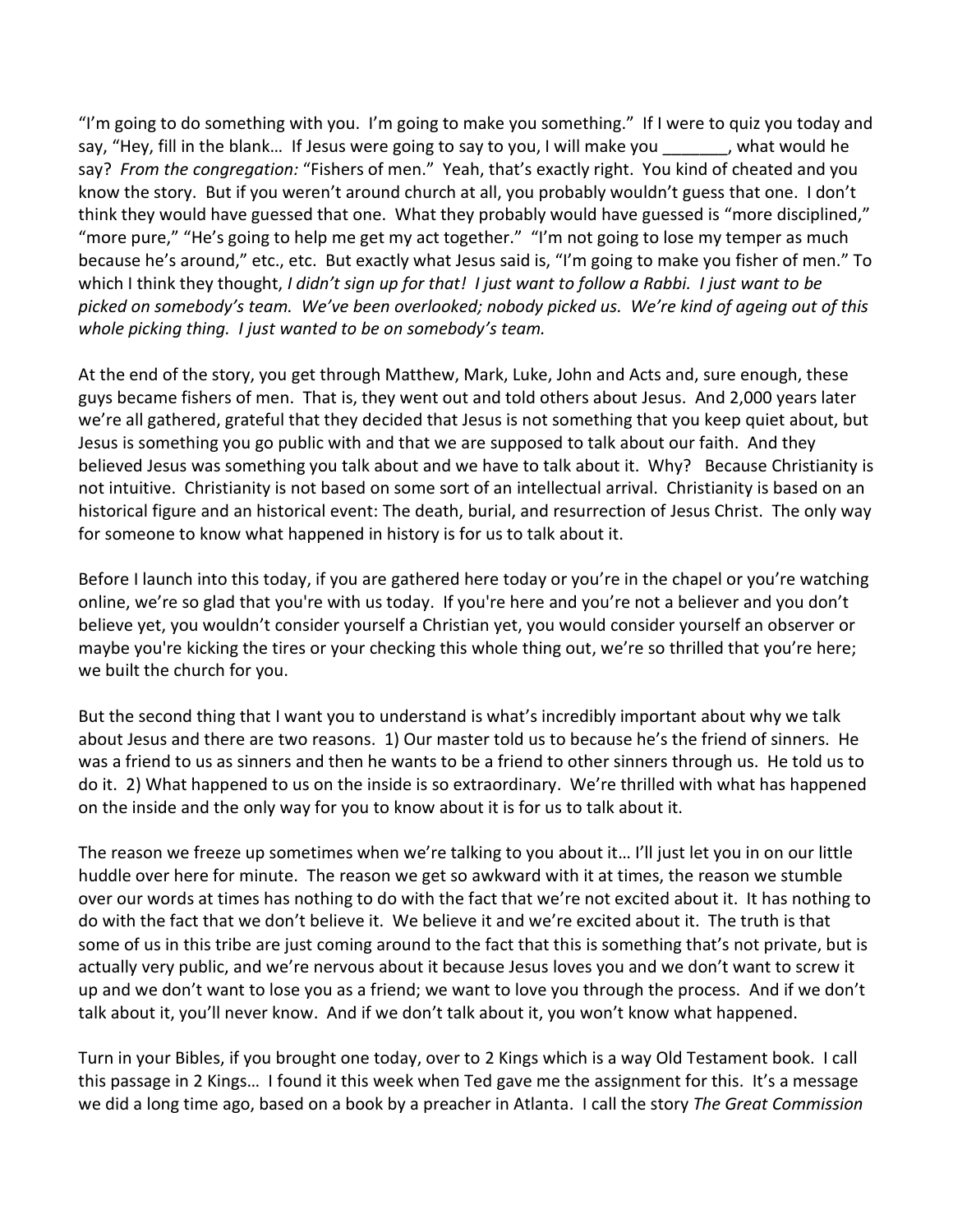*of the Old Testament.* The Great Commission, as you know, is the marching orders from Jesus before he left. You find The Great Commission in Matthew, Mark, Luke, John, and Acts. The first five books of the New Testament contained The Great Commission, but The Great Commission predates the New Testament. It goes all the way back into the Old Testament as you'll see today.

I want to warn you that parts of this story are a little bit gross or grotesque. It takes place around 850 BC. This context is about 50 years earlier in 900 BC. The king was so bad… Most of the kings were really bad in that day. But the king of that day was the son of King Ahab and Jezebel. You've heard those names before. They're not great to be in your genealogy. This king was not a good king; he was a bad king and he was such a bad king that the kingdom split into two underneath his reign and his leadership.

The northern kingdom became known as Israel and the capitol was Samaria. The southern kingdom became known as Judah and the capitol was Jerusalem. This is the context in where this is playing out. Most of the kings were really bad kings. They worshipped idols and they encouraged other people to worship idols. The story I'm going to read today takes place during the reign of one of those kings named Jehoram. Jehoram was the king of the northern kingdom, Israel.

Jehoram was such a bad king that God told the man of God, the Prophet Elijah, to go prophecy to him, "You are so bad and you are so wicked that I am going to bring your enemies and they are going to destroy your city." The king heard that and said, "I don't believe that; I don't think that's going to happen." Sure enough, that's exactly what happened. The Aramean army, the enemy army comes, surrounds the capital city of Samaria and starts attacking the city. They put up siege walls around it and wouldn't let anybody in or anybody out. It's part of the warfare tactics of the day. You built a wall around the city and you didn't let anybody come or go.

When you don't let anybody come or go, there's no food and there's no water and eventually you run out of food and you run out of water. Things get so bad on the inside you have to come out and they take you out when you come out. They would taunt them with food and water on the outside and have parties, trying to lure them out of the city. That's what's going on.

Now, when you don't let anybody go in or out, when you run out of food, eventually, the situation gets very, very desperate. In that day, according to this book of the Bible, donkey heads were the best thing to eat. I don't know if you've ever eaten a donkey head. Y'all are a little redneck here in Branson; I don't know if you've eaten a donkey head or not, but if you couldn't afford donkey head, you went with dove dung. The truth is if you couldn't afford either of those, you ate people, dead people. You've heard the phrase "I see dead people." They ate dead people, and it was bad, and it was getting really, really bad. Cannibalism is playing out; they're eating people.

And you're worried what's in the meat of a McRib. They're back by the way. I don't know if you saw the commercial, but they're back. I can't figure out how they keep coming back. Actually, I googled it and on Google… I don' t know if this is true or not, but on Google, I pulled it up and it said they found, in the McRib, trace elements, the very same trace elements that are found in an exercise mat. To which those of you who eat McRibs are like what??? is an exercise mat.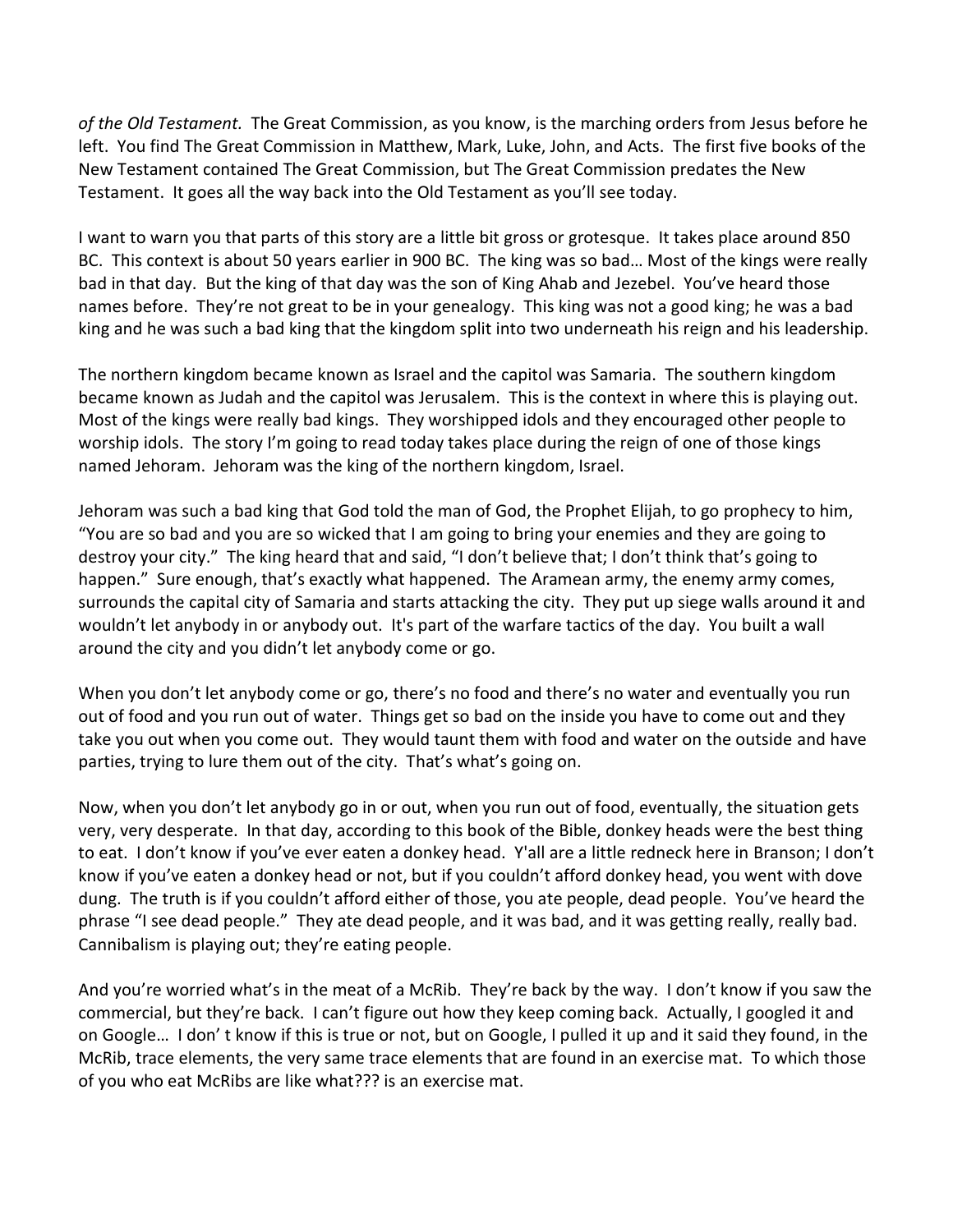If you think the Bible is not interesting, you should read it. But the focus of our story is right outside of the city gate; it's not even in the city. There are four lepers. And these four lepers are banned from the city; they're not allowed to come in. They are kind of hung between the enemy and the ones that are being attacked. You can just imagine that if there is so little food in the city, how little, little, little food there is for the lepers who have been kicked outside the city. So, they're looking at their options, these four lepers. That's where we pick up in the story.

## *[3](https://www.studylight.org/desk/?q=2ki%207:3&t1=en_niv&sr=1) Now there were four men with leprosy at the entrance of the city gate. They said to each other, "Why stay here until we die? [4](https://www.studylight.org/desk/?q=2ki%207:4&t1=en_niv&sr=1) If we say, 'We'll go into the city'—the famine is there, and we will die. And if we stay here, we will die. So let's go over to the camp of the Arameans and surrender. If they spare us, we live; if they kill us, then we die."*

This is a bad scenario, right? They've got three really bad options. The first option is we stay here; there's no food, we'll starve and we'll die. Or we can try to get in to our group and our tribe, but there's no food in there, we'll die. Or we can go over to the enemy, they'll probably kill us, and we'll die, but maybe not. So, they are weighing their options, right? They're flipping a coin or drawing straws or do paper, rock, leprosy. They're doing something to try to figure this whole thing out and they decide what they're going to do is take the best of the three really bad options. They're going to go over to the camp of their enemy and surrender.

## *[5](https://www.studylight.org/desk/?q=2ki%207:5&t1=en_niv&sr=1) At dusk they got up and went to the camp of the Arameans. When they reached the edge of the camp, no one was there, [6](https://www.studylight.org/desk/?q=2ki%207:6&t1=en_niv&sr=1) for the Lord had caused the Arameans to hear the sound of chariots and horses and a great army, so that they said to one another, "Look, the king of Israel has hired the Hittite and Egyptian kings to attack us!" [7](https://www.studylight.org/desk/?q=2ki%207:7&t1=en_niv&sr=1) So they got up and fled in the dusk and abandoned their tents and their horses and donkeys. They left the camp as it was and ran for their lives.*

Here's what's going on. God is trying to get the king's attention. He does not want to kill the king and he does not want to destroy the city; he just wants shake things up a bit so they will turn back to him and his ways. And when he had sufficiently shaken them up enough, he sent a wind or a storm or a youth group or something to the opposing army and they heard all this noise and they thought something was happening. They though God had intervened, and the king had hired the Egyptians to come and destroy them and they dropped everything. So, there are fires left with stew on them and horses are tethered up and donkeys are tethered up and camel are tethered up and they've just run away. They panicked and they left everything. That's the context to which these four lepers walk into the enemy camp.

They're walking in with their hands up, "We surrender; don't shoot." Then they look around at all the food and the stuff that's left. They're like, "This is amazing; we're actually going to eat. We should go tell all the people. Nah… They've got donkey head and dove dung." They're just having a party. They are wreaking havoc all night long. The next several verses make it sound like a freshman frat party.

## *[8](https://www.studylight.org/desk/?q=2ki%207:8&t1=en_niv&sr=1) The men who had leprosy reached the edge of the camp, entered one of the tents and ate and drank. Then they took silver, gold and clothes, and went off and hid them. They returned and entered another tent and took some things from it and hid them also.*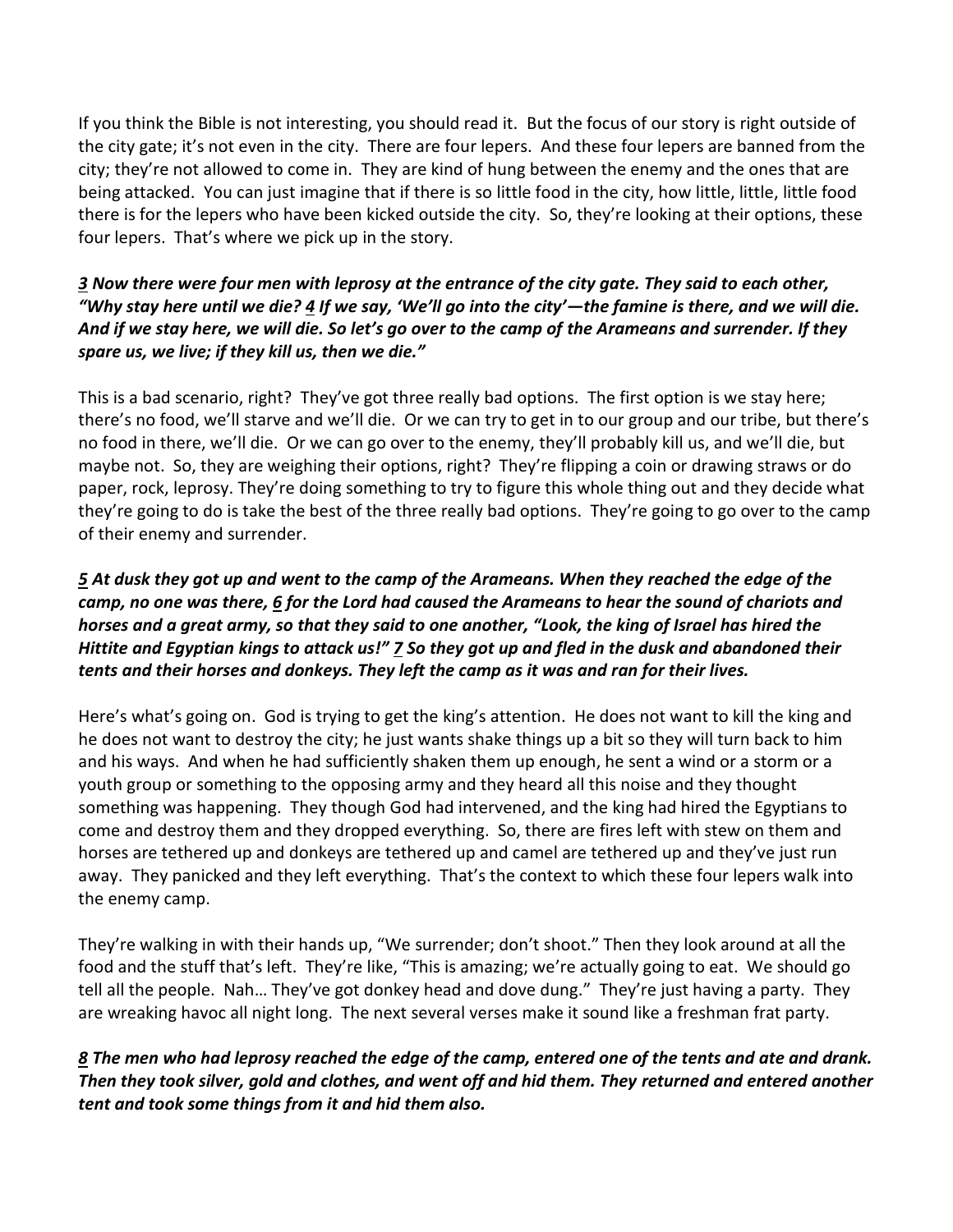It was just crazy. They went from famine to feast. I don't know if you've ever been to Alaska when the salmon are going, and the bears are sitting on the side of the river. The bears just grab a big fish, take one bite and throw it back. Why? Because there are 10 million fish in the river. This is the way this is playing out. They're just grabbing stuff, taking a bite of this and a bite of that. "Hey, look what I found!" Then they would take it out and dig a hole in the desert and bury it so they could come back and get it later. Then they would go to another tent and "Look what I found." And this is just going on all night long. They are partying, and eventually all the alcohol wears off. They are bloated and they can't eat another thing. In that moment, it occurs to them. We've hidden more treasure than we could possibly spend in our lifetimes. We're eating and we're drinking and we're being merry. But the people… The people; yeah, they weren't kind to us and yes, they kicked us out and the banned us from the city, but they're dying, and this isn't the right thing to do. So, finally, they come to their senses.

*[9](https://www.studylight.org/desk/?q=2ki%207:9&t1=en_niv&sr=1) Then they said to each other, "What we're doing is not right."* Here's what's interesting. Even before I read it, you thought it, didn't you? You thought if this story ends with these four guys partying and living it up, and all the other boys and girls and men and women are dying, this is not a good story and it is not a good ending.

"*This is a day of good news and we are keeping it to ourselves. If we wait until daylight…"* The sun is about to come up; they've been doing this all night long. "…*punishment will overtake us. Let's go at once and report this to the royal palace."* They had just made the trek out there a few hours before, spent all evening and most of the night partying and now they are on their way back to their city and to their people filled with disaster and devastation and donkey head and dove dung. They are going back to the people that left them outside of the city to starve. The Bible says they get to the city gates, which are locked up and shut. It's probably 4:00 or 5:00 in the morning and the sun is about to come up.

*[10](https://www.studylight.org/desk/?q=2ki%207:10&t1=en_niv&sr=1) So they went and called out to the city gatekeepers and told them, "We went into the Aramean camp and no one was there—not a sound of anyone—only tethered horses and donkeys, and the tents left just as they were." [11](https://www.studylight.org/desk/?q=2ki%207:11&t1=en_niv&sr=1) The gatekeepers shouted the news, and it was reported within the palace.* 

*[12](https://www.studylight.org/desk/?q=2ki%207:12&t1=en_niv&sr=1) The king got up in the night and said to his officers, "I will tell you what the Arameans have done to us. They know we are starving; so they have left the camp to hide in the countryside, thinking, 'They*  will surely come out, and then we will take them alive and get into the city.<sup>*'*</sup> So, the king is not your average bear; he's smart. He thinks this is a trick. "Don't listen to these guys."

*[13](https://www.studylight.org/desk/?q=2ki%207:13&t1=en_niv&sr=1) One of his officers answered, "Have some men take five of the horses that are left in the city. Their plight will be like that of all the Israelites left here—yes, they will only be like all these Israelites who are doomed. So let us send them to find out what happened."* So, one of the smart guys, one of the officers says, "Sir, humbly, can I object to your plan? Is your suggestion that we stay here where there is no food and there is no water. If we stay here, we're all going to die. So, let's take five horses that are left, that we haven't eaten yet, and five soldiers, and let's send them out to find out if this is the truth. If they are killed, they die. They were going to die anyway, but if it is true then they can come back and tell us that it is truth. We're all doomed to die anyway. They king said okay go.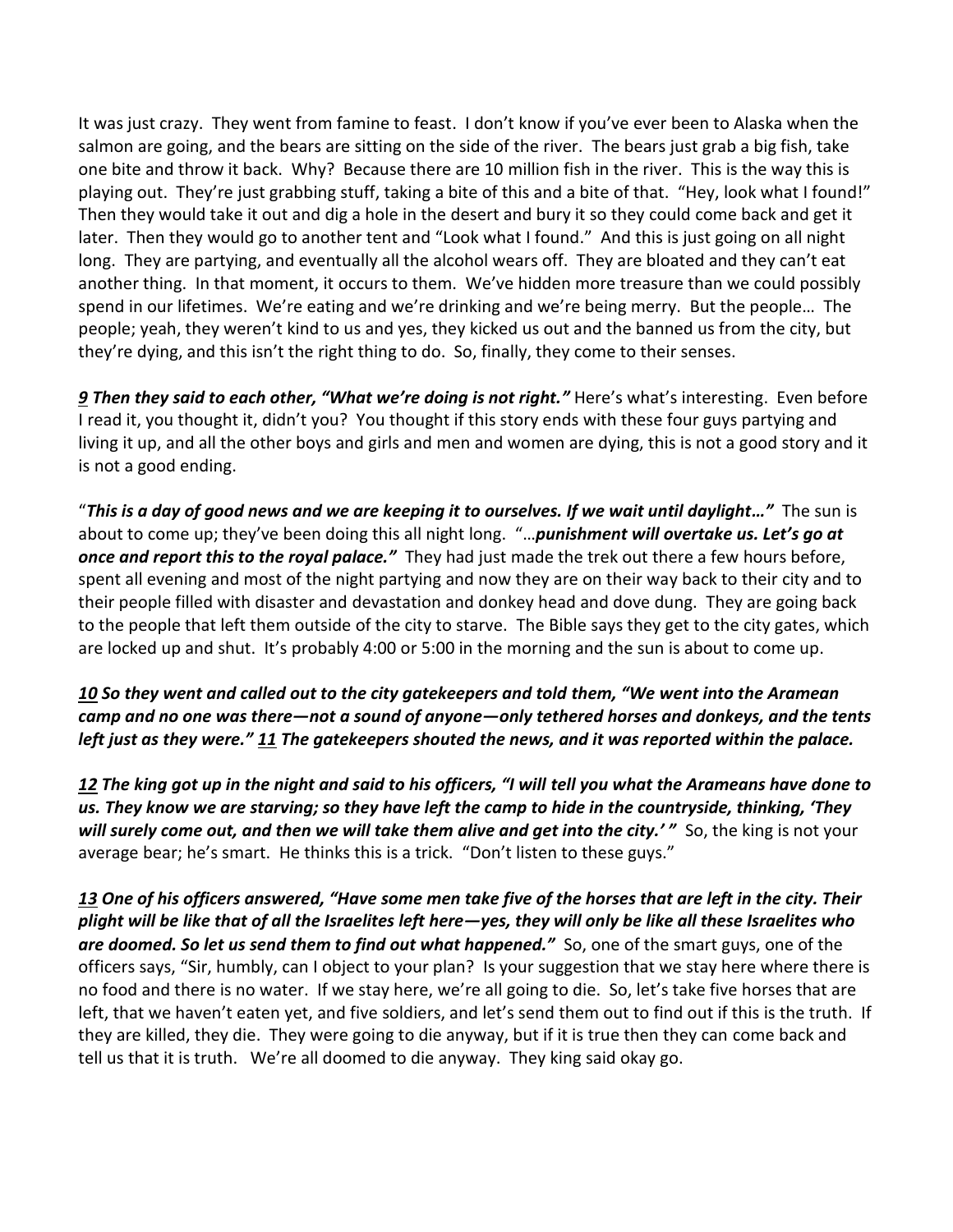*[14](https://www.studylight.org/desk/?q=2ki%207:14&t1=en_niv&sr=1) So they selected two chariots with their horses, and the king sent them after the Aramean army. He commanded the drivers, "Go and find out what has happened." [15](https://www.studylight.org/desk/?q=2ki%207:15&t1=en_niv&sr=1) They followed them as far as the Jordan, and they found the whole road strewn with the clothing and equipment the Arameans had thrown away in their headlong flight. So the messengers returned and reported to the king. [16](https://www.studylight.org/desk/?q=2ki%207:16&t1=en_niv&sr=1) Then the people went out and plundered the camp of the Arameans. So a seah of the finest flour sold for a shekel, and two seahs of barley sold for a shekel, as the Lord had said.*

In other words, God had prophesied. You have to back up in the story to before where I started reading. Elijah the Prophet had been told by God. "You tell the people by this time tomorrow they whole economy is going to change." Where you would pay two years wages for a donkey head today, tomorrow you will pay pennies for a bag of flour. They didn't believe that. They thought there was no way that would happen. But God said it, and sure enough, that's what's playing out. And it's such an interesting story, isn't it?

The parallel is almost so obvious that I don't even need to point it out, but I will. To us, the audience, three thousand years later, what they should do, the right thing to do is so obvious to us. We see it like we're reading a children's book, right? We know exactly what they should do and what the right thing is in that situation. I wonder if all of the glory of heaven is watching us in 2019 and to them it is so obvious what the right thing for us to do is with the riches we've been given in the gospel of Jesus.

You remember, we're a lot like those lepers. You remember what it was like before you came to know Jesus. There was a hunger and there was a thirst and there was purposelessness and an emptiness and there was a longing that needed to be filled. You were weighing your options. *Do I talk to this Jesus guy at work? Maybe I go try church. Maybe a buy a ticket to Sight and Sound Theater and see if there is something. My desperation is greater than all of my fear of embarrassment. I need help*.

Through the process, you met Jesus, and you found a Savior. And you found grace and not just grace, but amazing grace. And you found a relationship with him. And slowly – not instantly, but slowly – things began to change and the whole direction of your life began to change, and you were watching something play out that is incredible in your life. You remember that? It was more than just a religious decision. Your whole life has taken on a new direction now and the temptation… Church, hear me. The temptation is always to bask in the goodness of God, in the amazing grace, and the reality of who God is, and to give very little thought, if any, to the rest of the world.

After all, I didn't know it could be this good. And now I have friends who have the same convictions and want to do right. I found biblical community and there are new things taking up all of my discretionary time, like church and small groups and serving. But if we're not careful, the tendency will be for us… It was the very same tendency for these four lepers. By the way, this will never change. It will always be the tendency to allow all of our time and all of our lives and all of our affection to be so absorbed with what God is doing in us and with what God is doing for us that we forget our responsibility to go back. It's not that we don't care and it's certainly not that we're not compassionate people, but as you look around at the treasures and the wealth and the goodness that comes from being in Christ, you just don't go back. And the longer you're a Christian, the more prone to this you are.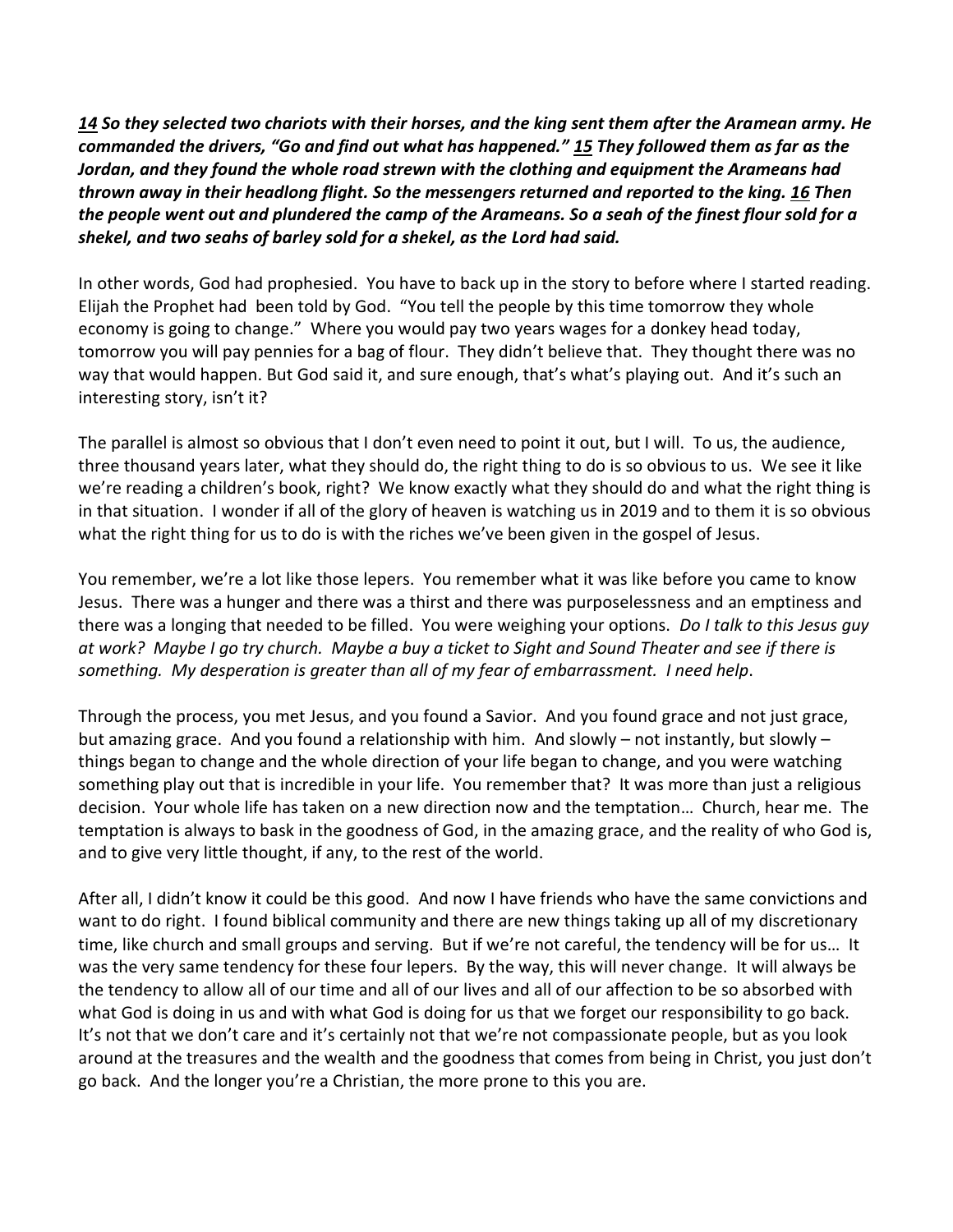Some of you are brand new to Christ and you're looking around and you're going, "My perspective is already changing. My focus is already changing. I have a new set of friends and better set of friends." And of course you need that, but the temptation, the longer you are a Christian, is to think *this is just so wonderful,* and never pay any attention or any effort or any affection or any prayers, quite honestly, to the people that we left behind who God loved and Jesus died for. If God so the whole world… So will I. That's the command on the life of the child of God.

Listen, I get this completely. I am a professional Christian. I get paid to be a Christian. I stand on stages like this a couple of hundred times a year and thousands, if not hundreds of thousands of people come hear me preach. And they log in from other countries and they watch and I write books and they buy them. It's always a good idea, right? But I'm a professional Christian. And I could be the worst hypocrite in here if I'm not careful. I spend 30 hours a week getting ready for messages for people and 10 hours a week with some staff teams and a few hours a week with my family and at some events that my children are involved in and never give any time, any energy, any money, any prayers to those that don't know yet. And I could be the worst among us today.

What the lepers discovered is **with their great discovery came a great responsibility.** With this great truth comes tremendous responsibility and the fact that they knew how it could be and how it should be meant that they were responsible for sharing with those who had not yet discovered. So, you and I have a dilemma, the same dilemma the Lepers had, and that was will we take to others what has so graciously been given to us.

Go back to Verse 9, if you would. *[9](https://www.studylight.org/desk/?q=2ki%207:9&t1=en_niv&sr=1) Then they said to each other, "What we're doing is not right. This is a day of good news…"* Have you heard that phrase before? *"…and we are keeping it to ourselves. If we wait until daylight punishment will overtake us. Let's go at once and report this to the royal palace."*

Here's the question for you and for me if you are a Christian. What are you doing with the good news? I know you believe it. And I know you love and feel it, but are you keeping it to yourself? Are you hoarding it? What are you hoarding relationally and what are you hoarding emotionally? What would it look like if you embraced this simple truth: God loves the whole world… So will I. With this great discovery comes great responsibility. Maybe you should ask yourself a whole series of questions. "What kind of seed do I need to sow relationally? Who do I need to build a bridge with? Who do I need to invite to lunch?"

I'm just like you. With any discretionary lunch, I think about… Every time I have a cancellation, every time I finish an assignment and I've got time and bandwidth, I'll walk around the office with 100 staff members, trying to find one that wants to go to lunch. People that I know and people that I pay and people that I'm in a relationship with, or I think about people I'm already friends with. Any discretionary moment, I automatically thing about people I already know. But maybe I should start building a bridge to that person I know that doesn't know Christ. Maybe there should be an invitation to lunch at some time. "I'd love to talk to you. I'd love to get to know you."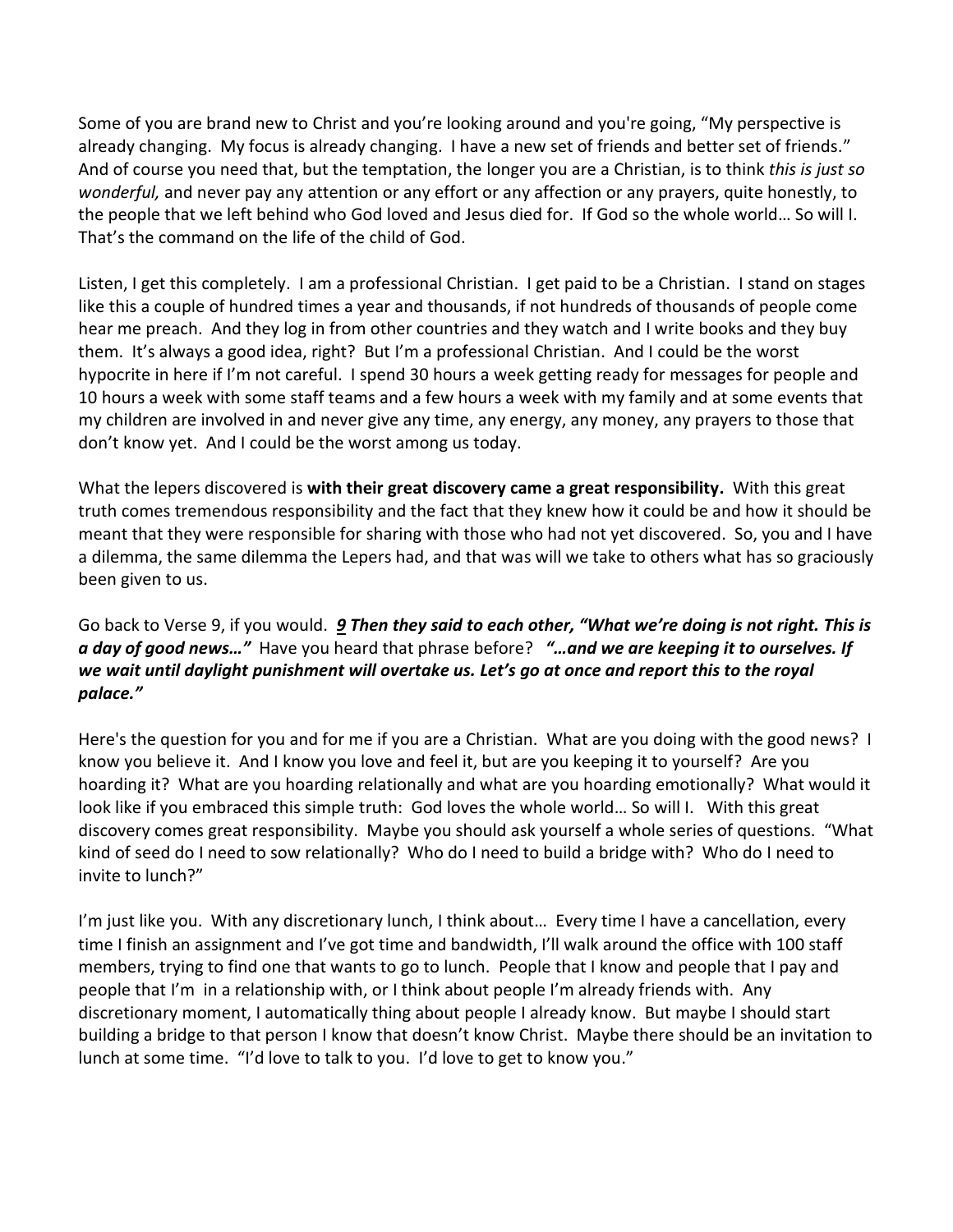What would you do differently with gift giving? We all love to give gifts, don't we? One of my favorite parts of Ted's personality is he loves it. He gets so excited to give a gift, to buy a gift. We love that, but maybe we should give a gift to somebody that doesn't believe like we believe in order to build a bridge to carry the truth across. Maybe you should change where you work out because you're surrounded by Christians. Not those of you who eat McRibs; there's no hope for you. Or maybe you should change the league your kids play sports in. You've got them playing with all Christian kids. Just as a suggestion, you should probably put them in a league where they actually know how to play sports and keep score. But put them with kids that don't believe what you believe.

And quit doing it so pointlessly and aimlessly like you're chasing your tail. But when you sit on that soccer field next to that mom for six or eight games in a row all of the sudden, she shares with you that she's dealing with anxiety. A light goes off and you say, "Could I pray for you?" A few weeks later, send a text and say, "Hey, I'm praying for you today. Here's a link to Pastor Ted's message on Anxiety. I would love for you to watch this. I found it very helpful." And you begin to build a bridge with people who don't know Jesus yet. And all of our time and all of our energy and all of our affection is not given to our little family and tribe but to those who God actually loves and wants a relationship with. Listen, I hope that we grow in all kinds of ways. I hope we grow in worship and I hope we grow in children's ministry and I hope we grow in discipleship and I hope we grow in community, but I really hope that we grow in this thought that if God loves the whole world, so will I. And do this intentionality.

Look at this verse of scripture. Maybe you, by the way, should go to the Middle East with us. I think Ted is going to go with me next month. I can't wait to watch that playout. Maybe you should go to a land where there are hundreds of millions of people who are so glad you came, but don't know anything about this Jesus that you and I love, and are waiting on somebody to tell them, somebody to build a relationship with them. God began to pen this scripture and give this scripture out. Obviously, it's eternal. So, he probably was discussing it with the angles long before it ever played out.

And this is going to be the Word of God. 1 John 4 *- [9](https://www.studylight.org/desk/?q=1jo%204:9&t1=en_niv&sr=1) This is how God showed his love among us: He sent his one and only Son into the world that we might live through him.* I think the angles had to think, *The world!! Not the world!! You're not sending Jesus into world, into that screwed up place. You're going to send the Son of God off the throne of all thrones down there?! Surely, God, that's not your intention, but if you're going to do it, wait until penicillin is on the scene; it could be a lot less painful. Let's not go when crucifixion is the preferred form of punishment. Let's wait until 2019; the medical conditions will be much better then.* 

*[10](https://www.studylight.org/desk/?q=1jo%204:10&t1=en_niv&sr=1) This is love: not that we loved God, but that he loved us…* He's the friend of sinners. …*and sent his Son as an atoning sacrifice for our sins.* What are you going to do with the good news, church? If God so loved the world, so will I.

Let's stand for prayers as I pray over you, both here and in the chapel. As you bow your heads and close your eyes, could I just ask this question before I pray? If you are here today and you've never trusted Jesus to be your Lord and Savior… Somebody brought you, somebody invited you or maybe you're visiting or on vacation. You've slipped in here and today you realize you don't have that relationship with Jesus. I would love to pray for you. I don't want to embarrass you and I don't want to point you